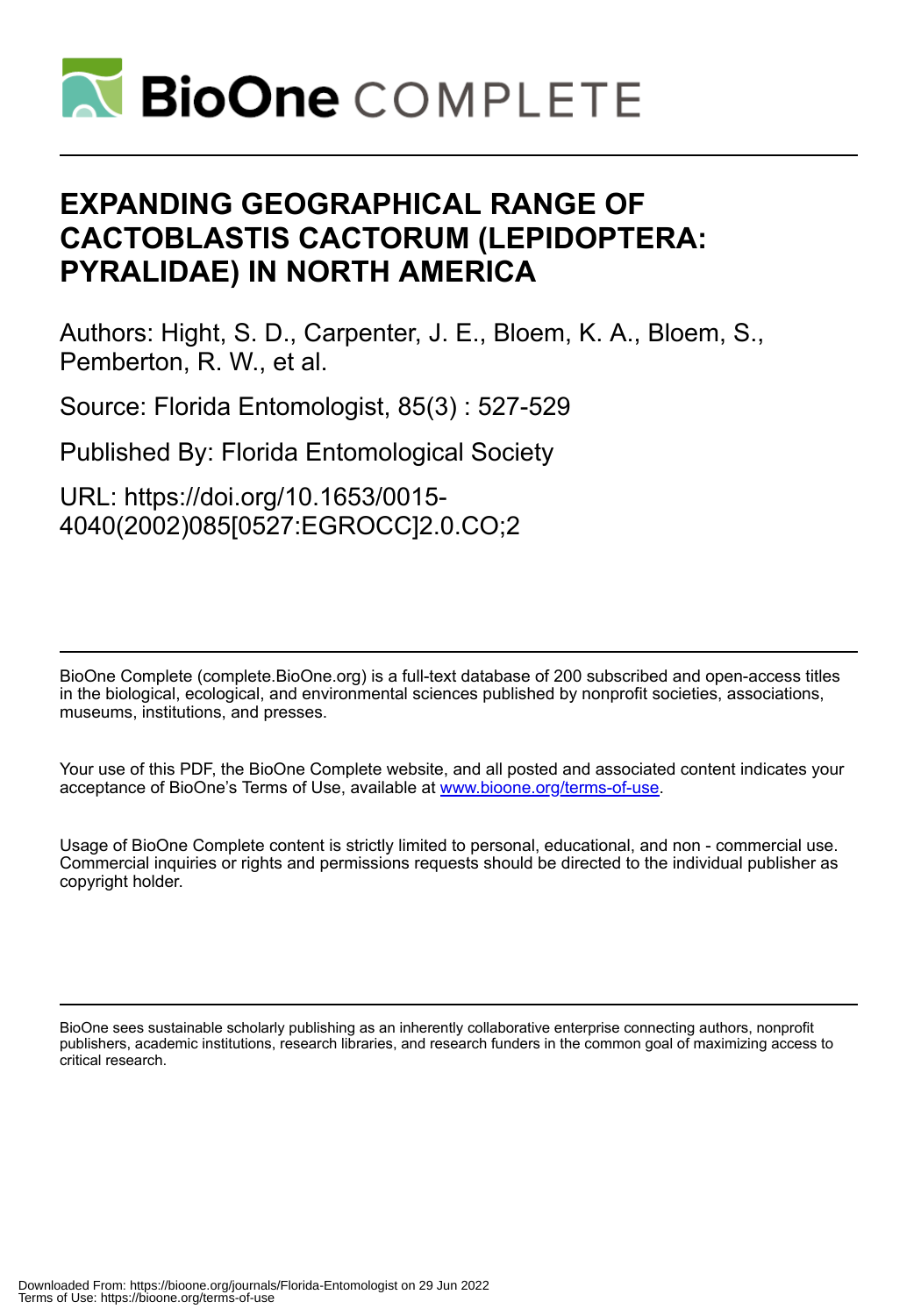# EXPANDING GEOGRAPHICAL RANGE OF *CACTOBLASTIS CACTORUM* (LEPIDOPTERA: PYRALIDAE) IN NORTH AMERICA

S. D. HIGHT<sup>1</sup>, J. E. CARPENTER<sup>2</sup>, K. A. BLOEM<sup>3</sup>, S. BLOEM<sup>4</sup>, R. W. PEMBERTON<sup>5</sup> AND P. STILING<sup>6</sup> 1 USDA-ARS, at Florida A & M University, CESTA, Center for Biological Control, Tallahassee, FL 32307

## 2 USDA-ARS-CPMRU, Tifton, GA 31794

3 USDA-APHIS-PPQ-CPHST-NBCI, at Florida A&M University, CESTA, Center for Biological Control, Tallahassee, FL 32307

# 4 USDA-APHIS-NBCI, at University of Florida, NFREC, Quincy, FL 32351

5 USDA-ARS, Invasive Plant Research Laboratory, Ft. Lauderdale, FL 33314

6 Department of Biology, University of South Florida, Tampa, FL 33620

Control of invasive prickly pear cacti, *Opuntia* spp. (Cactaceae), by the cactus moth, *Cactoblastis cactorum* Berg (Lepidoptera: Pyralidae), is often cited as a classic example of successful biological control (Dodd 1940, Moran & Zimmermann 1984). However, the unintentional arrival of *C. cactorum* in Florida (Habeck & Bennett 1990) raised concerns for the safety of native and rare *Opuntia* in the Florida Keys and for the potential spread of *C. cactorum* to *Opuntia*-rich areas of the western USA and Mexico. In addition to threatening cactus agriculture in the region and the biodiversity of native ecosystems, the negative publicity on such a well-known biological control agent could dampen public support for future weed biological control programs. In September 2000, a workshop was convened to evaluate the potential impact of *C. cactorum* in North America. The workshop proceedings, published in the Florida Entomologist (Dec. 2001 Volume 84), provide a thorough review of the subject.

The first record of *C. cactorum* in North America was from Big Pine Key, FL, in October 1989 (Habeck & Bennett 1990). Over the next decade the insect spread north along both Florida coasts (Johnson & Stiling 1998) and by 2000 was detected at Cedar Key along the Gulf Coast and at Sapelo Island, GA, along the Atlantic Coast (Fig. 1). It was not present at Horseshoe Point, Piney Point or Keaton Beach in September 2000. Colonization of *Opuntia* spp. in the Florida interior has been slower than along coastal areas, although infestations around Orlando in Orange and Osceola Counties have been reported (Fig. 1).

Surveys for larval damage and egg sticks along the Atlantic and Gulf Coasts were conducted in 2001 to improve our knowledge of the distribution of *C. cactorum* and to delimit the leading edge of its expanding range (Fig. 1). Numerous plants of *O. stricta* (Haw.) Haworth and *O. pusilla* (Haworth) Nuttal were sampled in Florida at St. Marks National Wildlife Refuge, Dekel Beach,

Keaton Beach and Steinhatchee in March 2001. No *C. cactorum* were found; however, a native cactus moth, *Melitara prodenialis* Walker (Lepidoptera: Pyralidae), was found infesting both species at all locations except St. Marks. In July 2001, *O. stricta* cacti were sampled at Big Lagoon State Recreation Area, Perdido Key, Pensacola, Destin, Panama City Beach, St. George Island, St. Marks, Adams Beach, Dekel Beach and Keaton Beach. No *C. cactorum* were found, but *M. prodenialis* larvae were present in large numbers at St. George Island and St. Marks. Surveys also were conducted at Jekyll and Tybee Islands, GA, and Hilton Head Island, SC. *Opuntia stricta* and *O. pusilla* throughout Jekyll Island and along the causeway connecting the island to the mainland were heavily infested with *C. cactorum* and to a lesser extent with *M. prodenialis*. *Opuntia stricta* on Tybee Island also were found infested with *C. cactorum*. No *C. cactorum* were detected on Hilton Head Island. Further surveys in August 2001 at Hilton Head, Kiawah Island, Charleston and Myrtle Beach revealed no *C. cactorum*.

These locations were surveyed again in 2002 and the search expanded to include areas north of Savannah, GA, along the Atlantic Coast and areas west of Cedar Key, FL, along the Gulf Coast (Fig. 1). In addition, virgin female-baited sticky traps (Pherocon 1-C) were deployed in selected areas to supplement survey efforts in areas with low population densities. *Cactoblastis cactorum* was detected as far north as Folly Island, near Charleston, SC. Larvae were collected from *O. stricta*, *O. pusilla*, *O. humifusa* (Raf.) Rafinesque and *O. ficus-indica* (L.) Miller on the South Carolina Islands of Hunting, Edisto and Folly. No *C. cactorum* were found at locations north of Charleston (Bull Island, Pawleys Island, Huntington Beach, Surfside Beach and Myrtle Beach), although *M. prodenialis* was collected at all locations. Surveys in 2002 of previously uninfested sites along the Gulf Coast identified the presence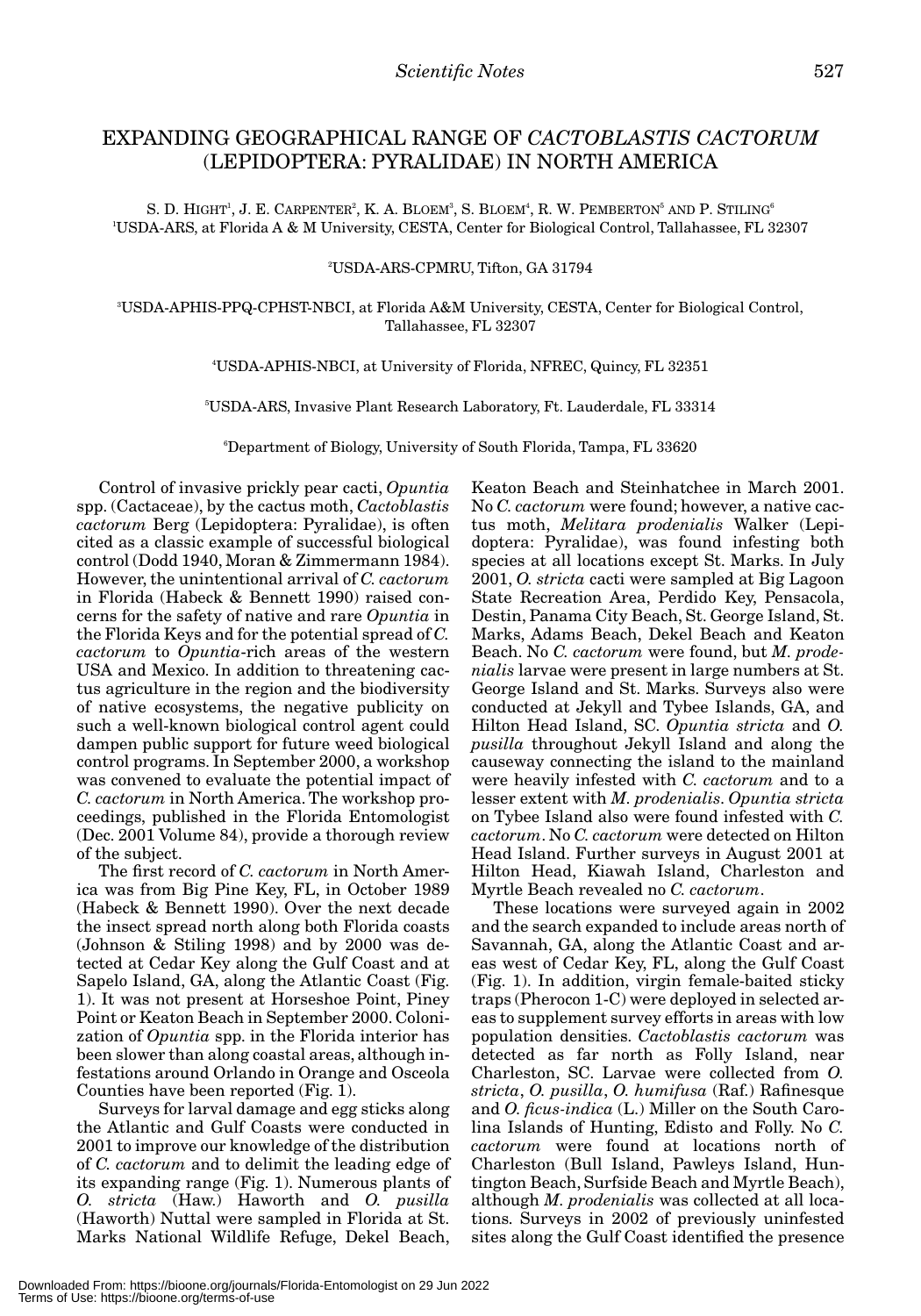

Fig. 1. The currently known distribution of *Cactoblastis cactorum* in North America, delineating new infested areas detected since 2000. The gray shaded area represents the known distribution to 1999.

of *C. cactorum* on *O. stricta* at Keaton Beach and St. Marks. Additional westward surveys found *C. cactorum* established at St. George Island.

In Florida, *C. cactorum* threatens one of the rarest plants in North America, *Opuntia corallicola* (Small) Werderm., a species endemic to the Florida Keys (Austin et al. 1998). By the time *C. cactorum* was detected in Florida only one small population of 13 mature *O. corallicola* was known to exist at Little Torch Key (Gordon & Kubisiak 1998). By 1990 several plants were infested with *C. cactorum* and one plant was killed (Stiling & Moon 2001). Since that time, the Nature Conservancy's effort to detect and remove the moth's egg sticks has enabled this cactus population to persist (Higgins 2001).

The status of *O. corallicola* brightened in December 2001 when a vigorous population was discovered at Swan Key, 100 miles north of Little Torch

Key (Bradley & Woodmansee in press). This population consists of approximately 570 plants, including many of reproductive size. In February 2002, we examined 228 plants to estimate the level of attack by *C. cactorum*. Twenty-five mature *O. stricta* growing on Swan Key also were examined. No evidence of *C. cactorum* frass or larval head capsules was found in either species, even when dead and hollow *O. corallicola* cladodes were dissected. Future efforts should concentrate on the development of a management plan to monitor the Swan Key *O. corallicola* population to detect invasion by *C. cactorum*. *Cactoblastis cactorum* has been recorded on Key Largo and at Cape Florida on Key Biscayne, 14 miles south and 22 miles north of Swan Key, respectively, as well as on the mainland, which is 5 miles to the west. The absence of *C. cactorum* at Swan Key suggests some heterogeneity in the moth's geographic occurrence in southern Florida.